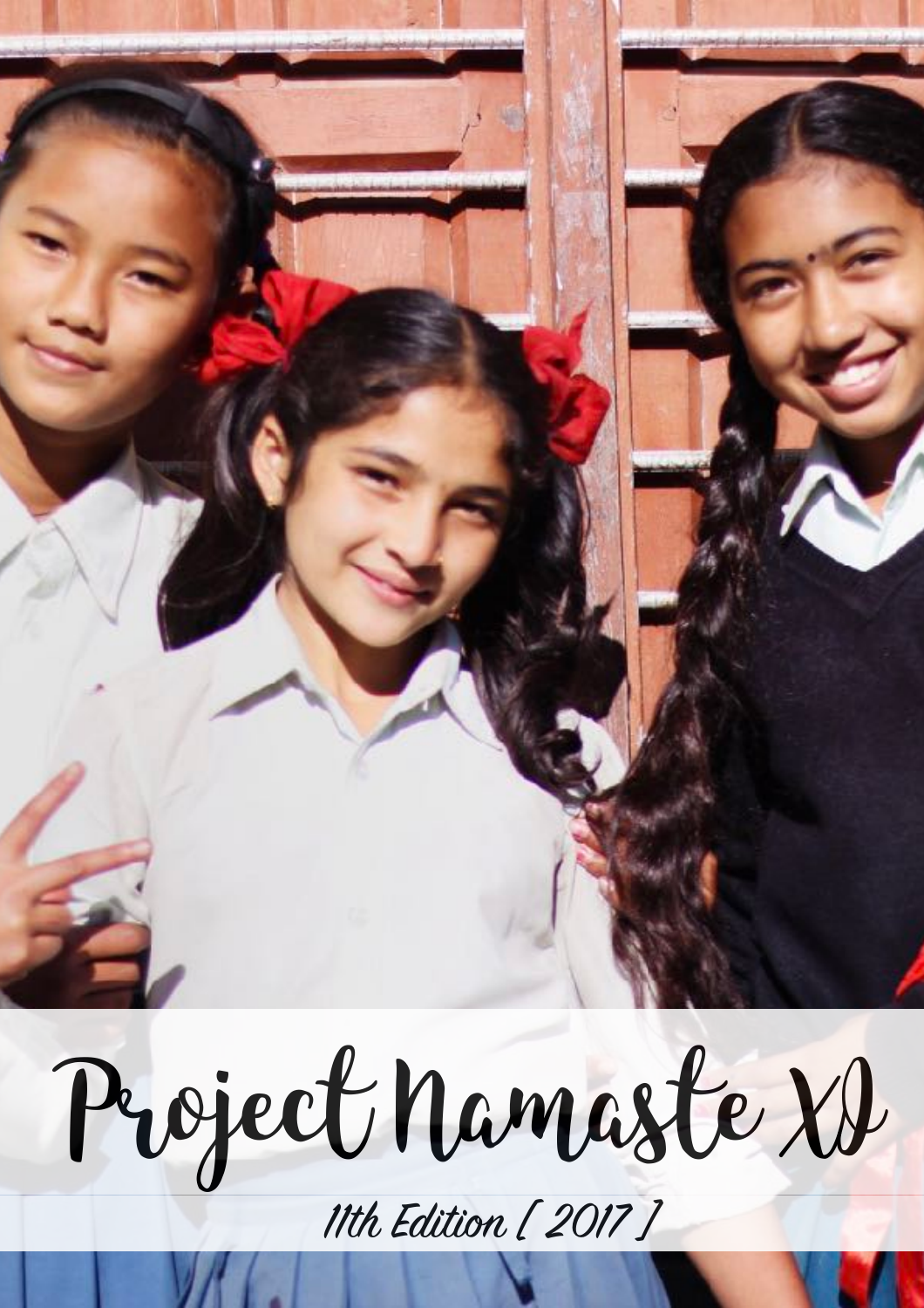

- 03. Il years of Namaste
- 04. Project Expenditure
- 05. Education + others



06. Inbrastructure





08. Reflections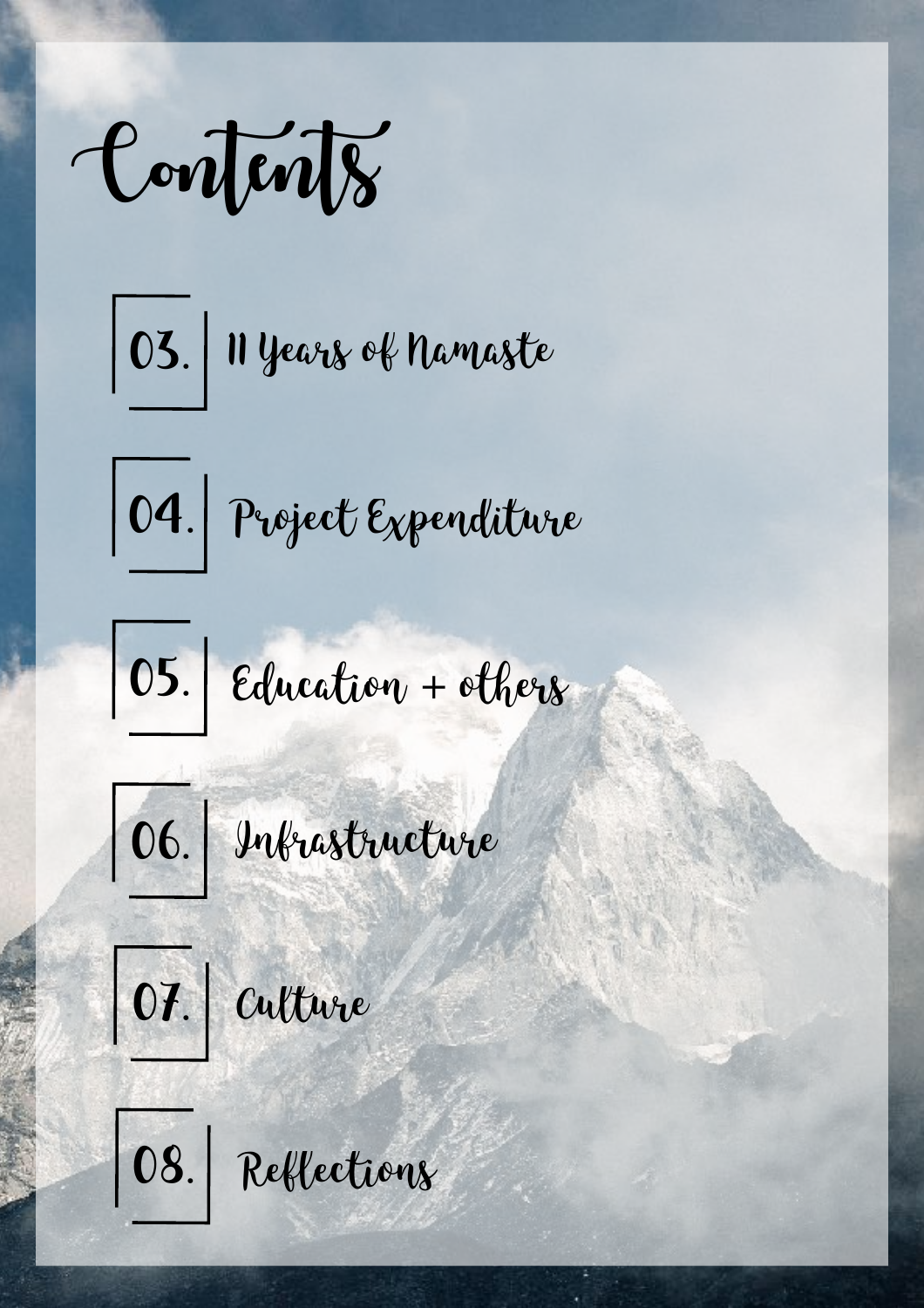

### The 11th, Edition of namaste

For the eleventh round of Project Namaste, we embarked on a humble mission to Pokhara, Nepal. As Singapore Management University's (SMU) pioneer Overseas Community Service Project (OCSP), we once again set out with the mission of encouraging the Nepalese children to take ownership of their own learning of English and to broaden their horizons outside their school curriculum.

After a long and fruitful journey, we would like to extend our sincerest gratitude to our sponsors for making this project possible.

With the sturdy support of Pokhara Chamber of Commerce & Industry, (PCCI), and with the hopes of building upon the educational framework of Gyan Jothi Secondary School that previous Project Namaste teams had established, our team returned to the Armala Mountain Range.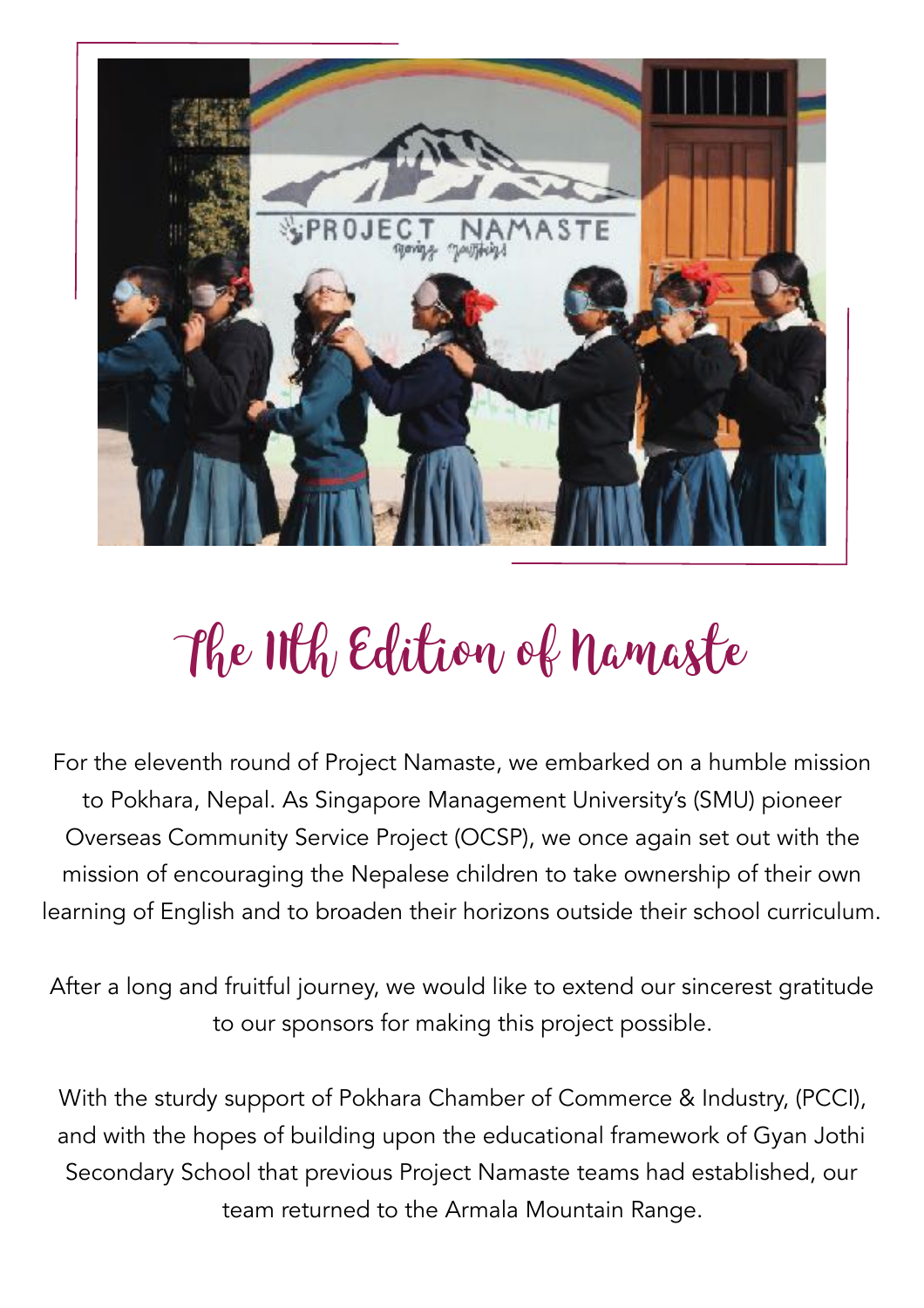# 04. Project Expenditure





**travel & accommodation**

*Funds that went to the purchasing of flight tickets and on the team's accommodation during the course of the project.*

## 30%

#### **insurance**

*Funds that went to the purchasing of insurance for emergency purposes*

12%

**meals**

*Funds that went to the purchasing of food during the course of our project* 

# 11%

### **visa**

*Funds that went to the purchasing of VISA travel document to facilitate our visit to Nepal*

## 10%

### **education materials**

*Funds that were used for the purchase of teaching aids and materials to facilitate our education programme. This includes writing materials, printing of programme booklets and teaching props.*

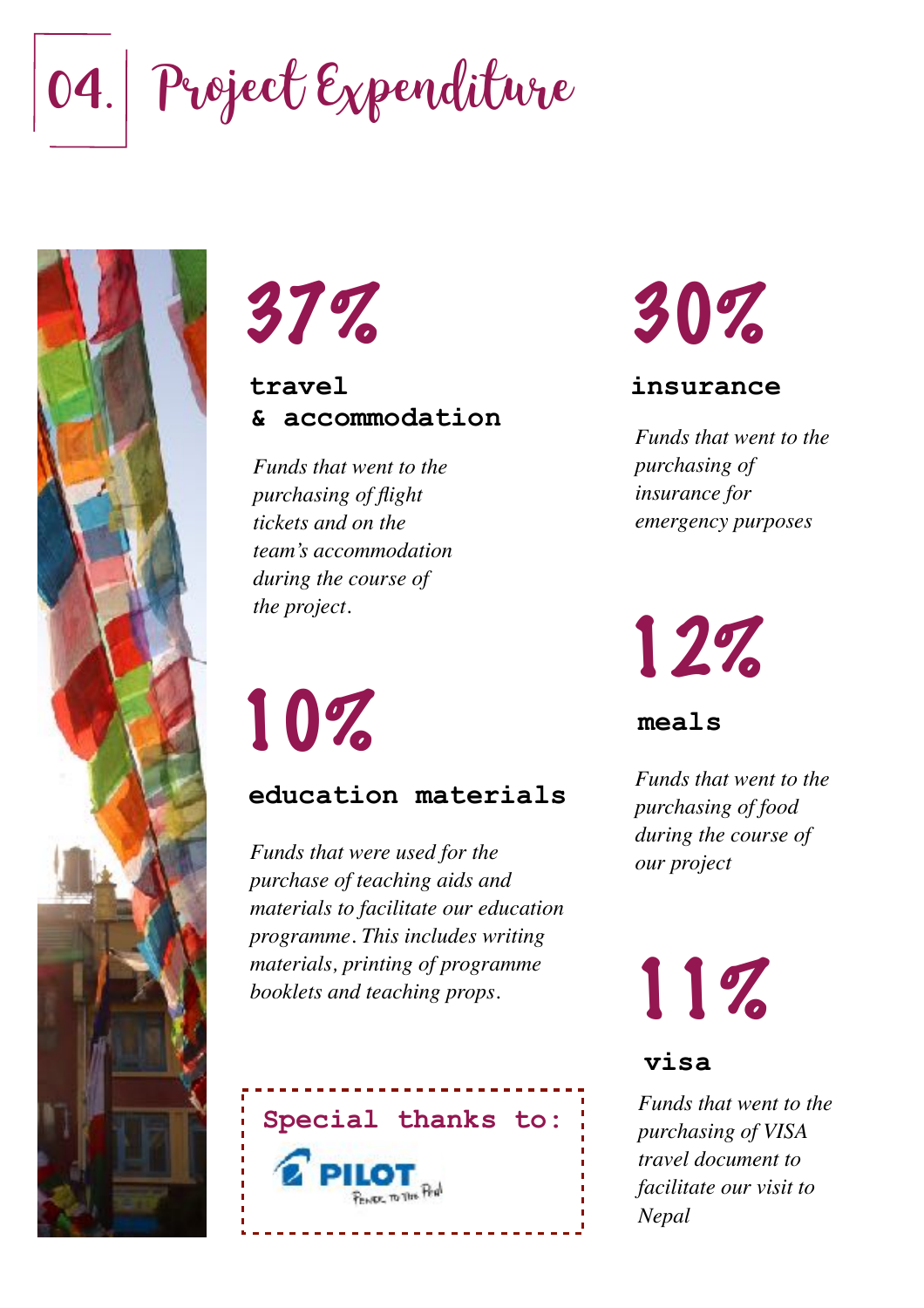05. Education + others

#### **student's education**

Since it was the third time that Project Namaste was visiting the school, this year's team had a clear image of what challenges the students of Gyan Jothi Secondary School faced. For instance, we noticed from past experience that the students were more engaged in lessons when the program was conversational and interactive. Therefore, the education team developed a workbook that fostered participation in place among the students.

In the spirit of continuity, the team made a decision to take the same batch of students that we taught last year (grades 5 to 7). The children (8-16 years old) underwent our 2 week program, which was aimed at improving their conversational English but also expose them to the plethora of job opportunities in Nepal. **monetary contributions**



Our team managed to raise a total of 100 USD for the school through our fundraiser that took place two months before our departure.

The money will be used for the purchase of reference materials as well as the maintenance of the internet connection that will be set up in the near future.





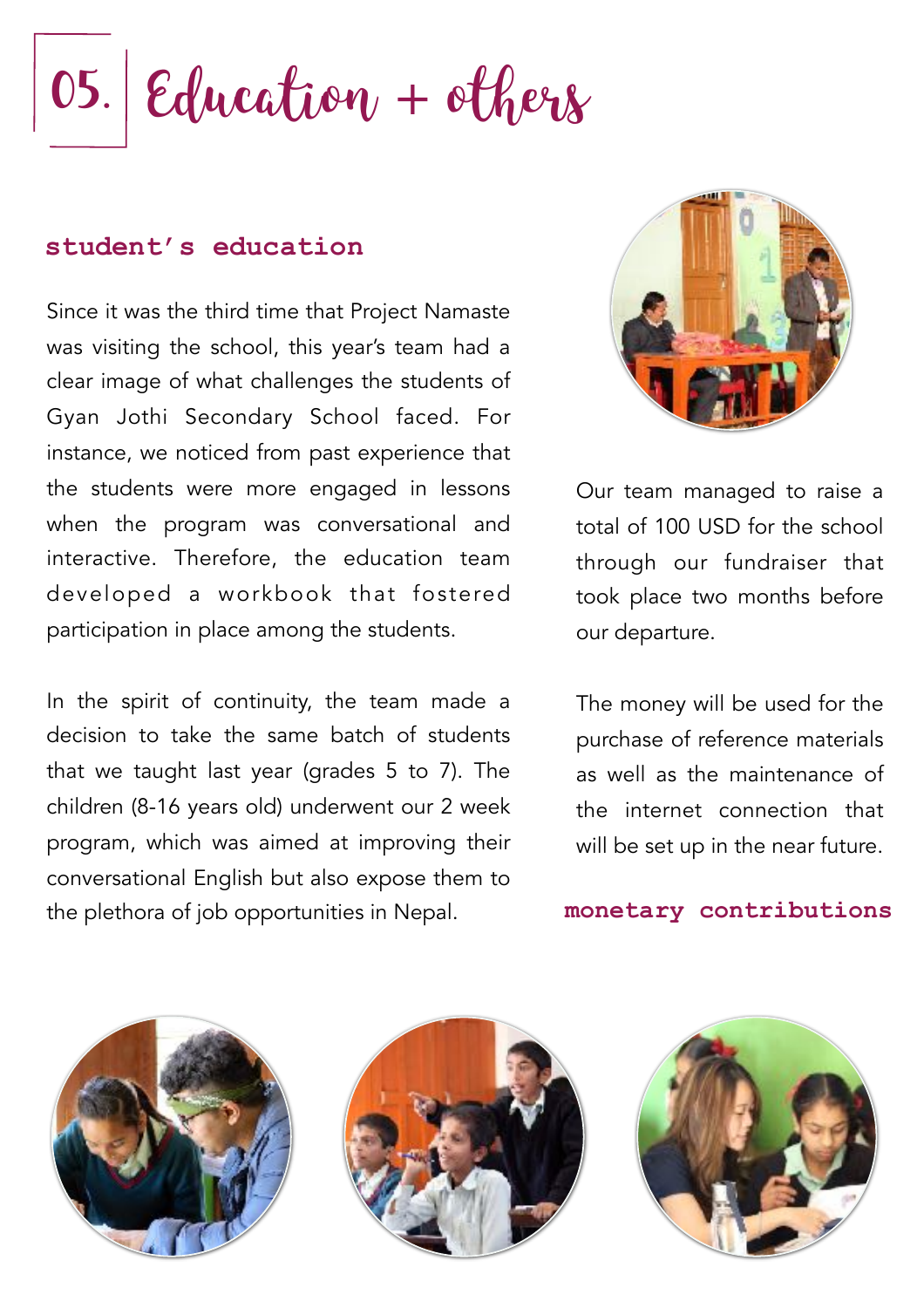06. My Cozy Library

#### **my cosy library**

Last year, Project Namaste X got the ball rolling by painting the exterior of the Gyan Jothi secondary school's library and by donating books to the school. This year, we decided to take it one step further and implemented the 'My Cozy Library' project.



For this initiative, we painted the interior of the library and decorated it with educational messages and a world map. We also supplied the school with tables and chairs to make the library more conducive for students to use for their studies. Additionally, we arranged the books and sorted them categorically, making it easier for the students to find books for references.

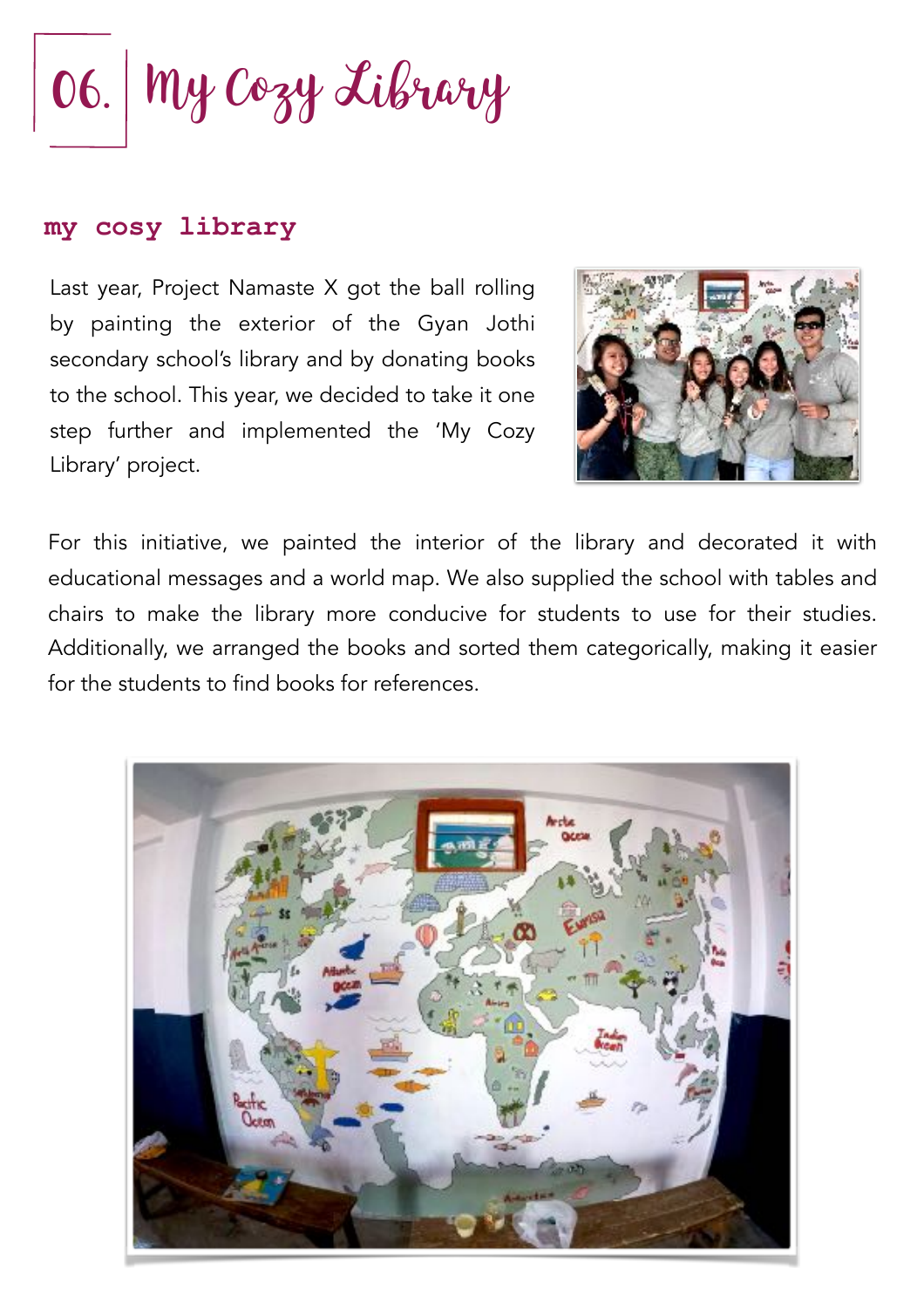07. Culture

#### **homestay experience**

For most of us, the homestay experience was the highlight of Project Namaste. The onenight stay at the villagers home left a lasting impression of way of life in Nepal. It provided the members the invaluable opportunity of experiencing first-hand what it's like living in a rural area where villagers farm for a living. But beyond just that, it serves as a stark reminder to be grateful for the life we have here in Singapore we so often take for granted.







**cultural exchange day** Villagers from the homestay experience, students and teachers from the school all gathered on our last day of Gyan Jyoti to celebrate Cultural Exchange Day. Our members practiced diligently and put up a performance where we danced to a mashup of some local tunes. In exchange, we were treated with an engaging folk dance performance.

> At the end of the programme, the team also prepared a uniquely Singaporean meal for the locals such as Nasi Lemak.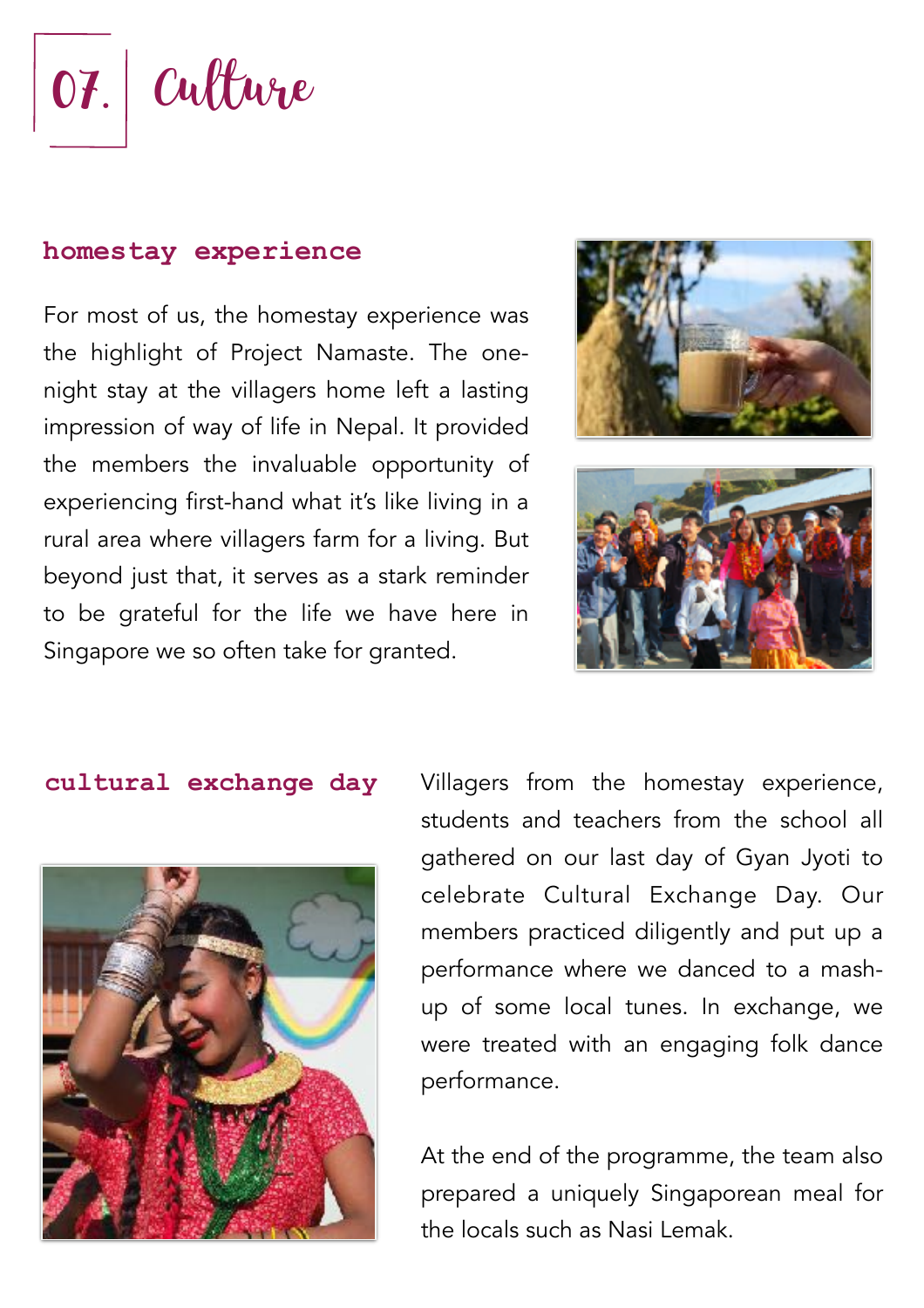08. Reflections



**Chailyn Ong** Logistics Team

Having participated in other OCSPs previously, I thought that this trip to Nepal would be just as the others had been. However, I was wrong. Nepal really shocked me with its beauty from the moment we arrived and it is really a country so pure, untouched and rich in culture. I found myself touched by the hospitality of the locals and how they were so excited to have us there. It struck me that these people had so little, yet they wanted to give their guests as much as they could - contrary to the sometimes selfish and aloof attitude of people we see in Singapore.

Overall, I would definitely say that I have learnt and grown a lot as a person throughout the course of Project Namaste. I found myself appreciating little things more and I realize that life is so much more than what we possess but what is more important is how we choose to live it. It would be so much more meaningful to lead a life with purpose and drive for a good cause.

Project Namaste has been one of the most unforgettable experiences of my life and I am immensely blessed to have been able to be part of it.

From one edition to another, Nepal hasn't changed much to me. The Nepalese still give more than they have and the kids still adore you because you inspire them that much and the landscape is still as breathtaking. The real beauty of the trip is knowing that you did your best to inspire these kids in any way you could and knowing that you forged a friendship of a lifetime. It's being able to remember the smiles of these kids that are edged in your mind and hoping that one day you'll be back to witness those smiles again.

When I look back and see how far I've come – from one edition to another, how I became more willing to care and share with others, I am beyond amazed. I came into the project thinking the kids would benefit a lot from our efforts, I have never been so wrong in my entire life because I received way more than I gave.

From the kids in school to the homestay, I will always be humbled by their warmth and hospitality.



**Chloe Tan** Sponsorship Team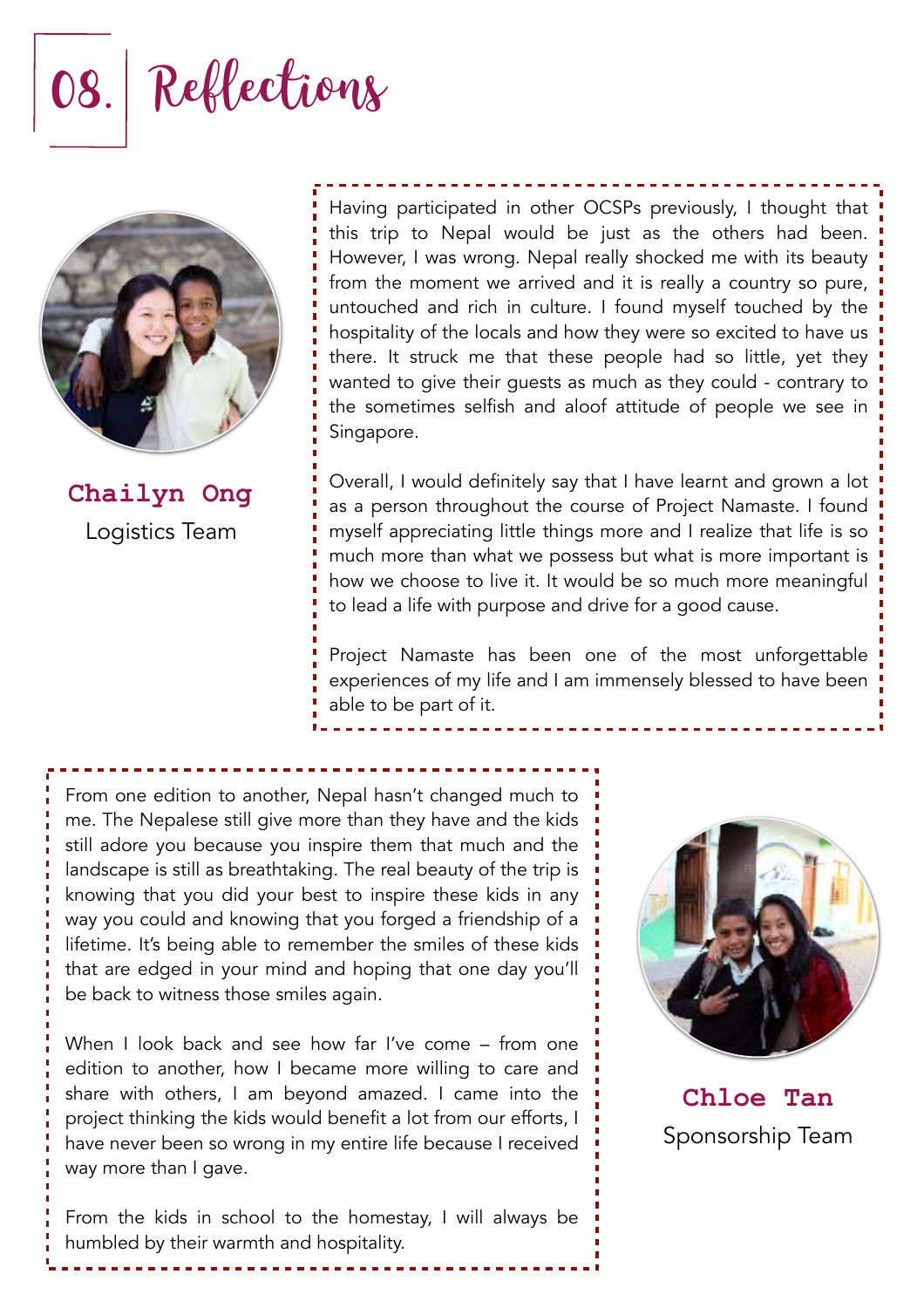Photo Journal



The Project Namaste XI team